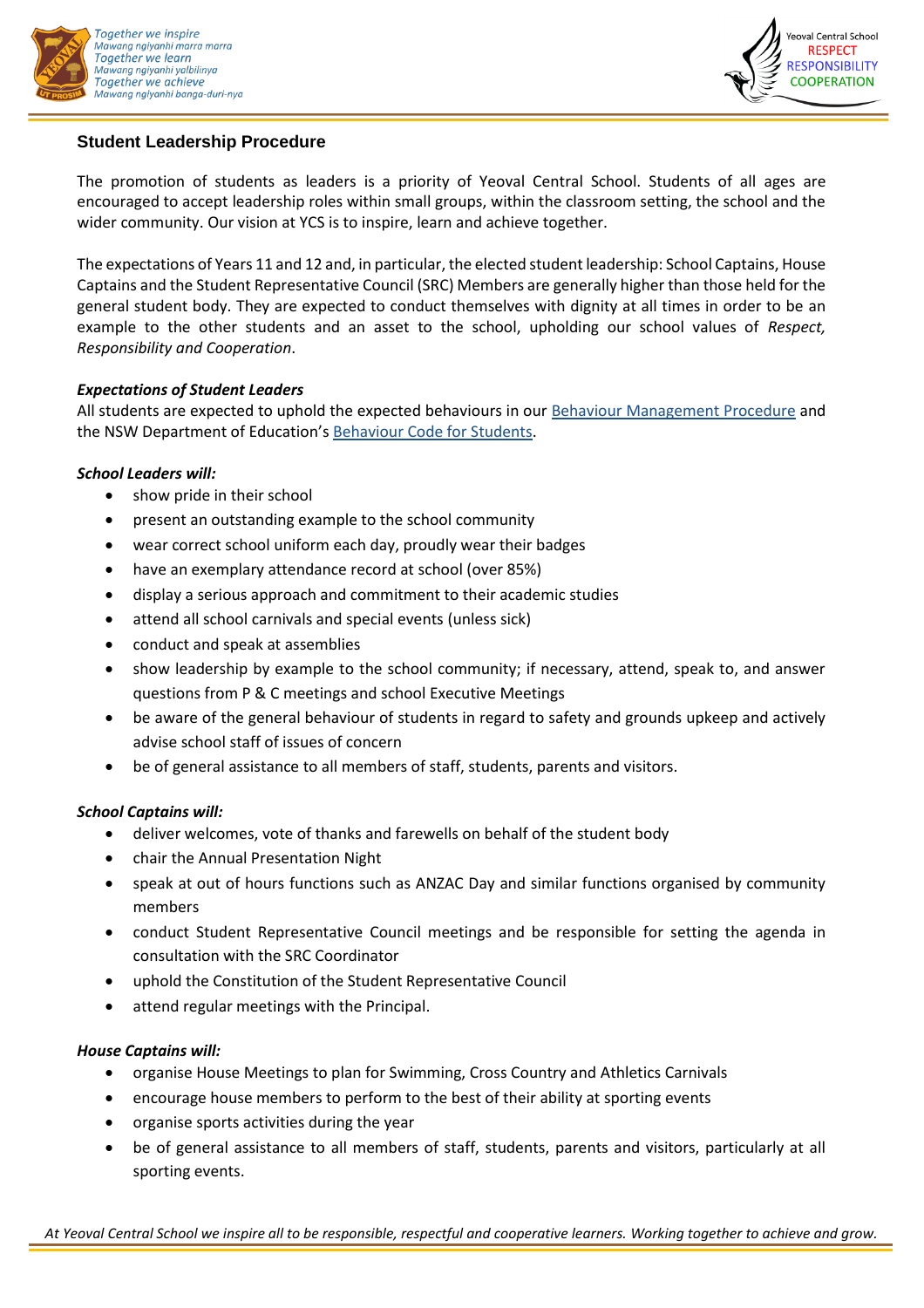



### *SRC Members will:*

- attend all SRC meetings (unless sick)
- present the ideas of the students at the SRC meeting
- assist the SRC Coordinator in the planning and implementation of SRC projects
- assist other students when required
- During Term 4, the role of Secondary School Captain/s (if in Year 12) will be temporarily filled by the senior SRC Members.

# *Election of Student Leaders*

A student will be eligible for nomination if he/she has:

- an attendance record above 85% (unless with a medical reason)
- not been suspended during the previous twelve months
- no outstanding 'N' warning letters (Years 9-12)
- no substantial Wellbeing entries
- no criminal charges against them.

Successful nominees will be photographically entered onto a ballot sheet in alphabetical order. Forms that are completed correctly will be counted. All counting will use the preferential voting system.

Votes will be counted by the Principal and SRC Coordinator or Sports Coordinator (if unavailable, the Business Manager). All staff and students will have an opportunity to vote. Student votes are weighted as one unit and staff votes are weighted two units.

Votes will be retained for a period of twelve months. If a leadership position is made vacant throughout the year, the next successful student in line will be offered the position.

### *Elections of School Captains - Secondary*

Students who wish to nominate as School Captain must undertake a three point process:

- 1. Complete the School Leader Nomination Form
- 2. Meet with the Principal/SRC Coordinator who will outline the roles and responsibilities of School Captain and undertake a brief interview
- 3. Present a speech (maximum 5 minutes) to the school assembly. The principal will scaffold expectations and sight the speech before presentation.

Nominations and elections will take place in Term 4. Candidates will present their speeches to the secondary school assembly (Years 6 -11) in Weeks 7-8, with voting occurring on the same day. Nominations will be open to students in Years 10-11. The two highest scoring candidates will be elected as captains for secondary, regardless of gender.

# *Elections of School Captains - Primary*

Students who wish to nominate as School Captain must undertake a three point process:

- 1. Complete a "School Leader Nomination Form" and return it to the Principal
- 2. Meet with the Principal/SRC Coordinator who will outline the roles and responsibilities of School Captain and conduct a brief interview
- 3. Present a speech (maximum 3 minutes) to the primary school assembly. The principal will scaffold expectations and sight the speech before presentation.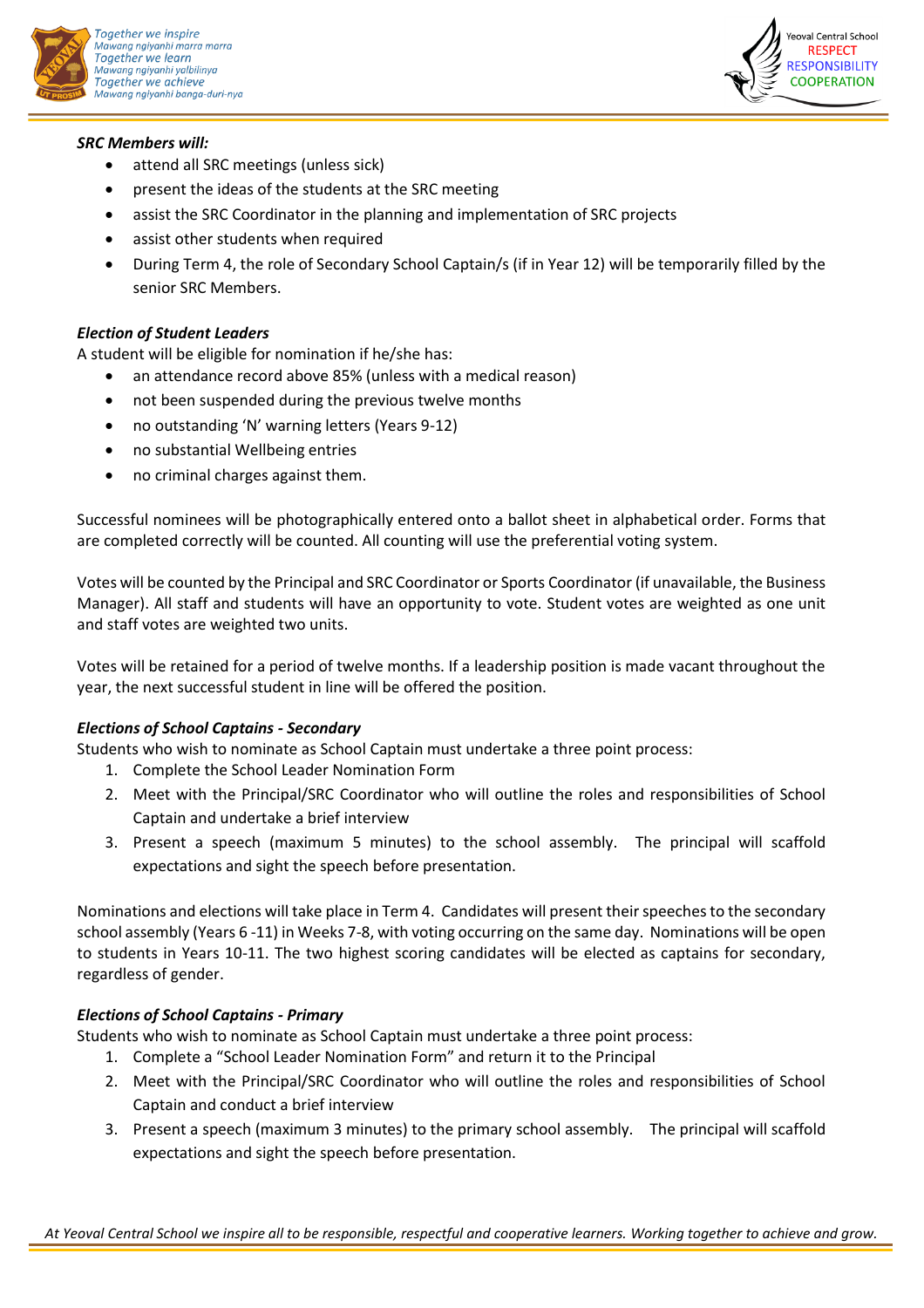



Nominations and elections will take place in Term 4. Candidates will present their speeches to the primary school assembly (Years K-6) in Weeks 7-8, with voting occurring on the same day. Nominations will be open to students in Years 4-5. The two highest scoring candidates will be elected as captains for primary, regardless of gender.

### *Announcement of School Captains*

The successful candidates will be announced at the Annual School Presentation Night by the Principal. The parents/caregivers will be invited on stage to pin the badges on their children. Send letter congratulating and inviting to Australia Day celebration prior to the end of the school year.

# *Elections of House Captains*

Elections of House Captains will take place in Term 4, Weeks 9-10. Nominations will be taken from Years 9- 11 (secondary) and Years 4-5 (primary) with voting occurring on the same day. Two House Captains will be elected for each house from primary and two from secondary, regardless of gender. Successful applicants will be informed verbally and a letter will be sent to their parent/caregivers.

# *Elections of Student Representative Council Members*

The SRC is comprised of the four School Captains plus two elected members from primary (Years 4-6) and four elected members from secondary (Years 7-12). Elections will take place in Term 1, Weeks 1-2. Successful applicants will be informed verbally and a letter will be sent to their parent/caregivers.

| School Captain | T4W4    | Distribute information regarding nomination |  |  |
|----------------|---------|---------------------------------------------|--|--|
|                | T4W5    | Nominations due                             |  |  |
|                |         | Students informed of eligibility checks     |  |  |
|                | T4W7-8  | Draft speeches due to principal             |  |  |
|                |         | <b>Ballot forms created</b>                 |  |  |
|                |         | Speeches, election and counting of votes    |  |  |
| House Captain  | T4W5    | Distribute information regarding nomination |  |  |
|                | T4W6    | Nominations due                             |  |  |
|                |         | Students informed of eligibility checks     |  |  |
|                | T4W9-10 | <b>Ballot forms created</b>                 |  |  |
|                |         | Election and counting of votes              |  |  |
|                |         |                                             |  |  |
| <b>SRC</b>     | T1W1-2  | Distribute information regarding nomination |  |  |
|                | T1W1-2  | Nominations due                             |  |  |
|                |         | Students informed of eligibility checks     |  |  |
|                | T1W1-2  | <b>Ballot forms created</b>                 |  |  |
|                |         | Election and counting of votes              |  |  |

### *Student Leader Induction*

The Yeoval Central School Student Leader Induction Assembly will occur in Term 1, Week 3 for all student leaders. School leaders will recite the School Pledge:

*I consider it an honour to be an elected leader of our school. I promise to uphold our school values and to behave in a manner that is always an outstanding example to my fellow pupils and wider community.*

# *Reviewing of Leadership Positions*

At the end of each term, all positions will be reviewed by the School Executive, based on the criteria for nomination.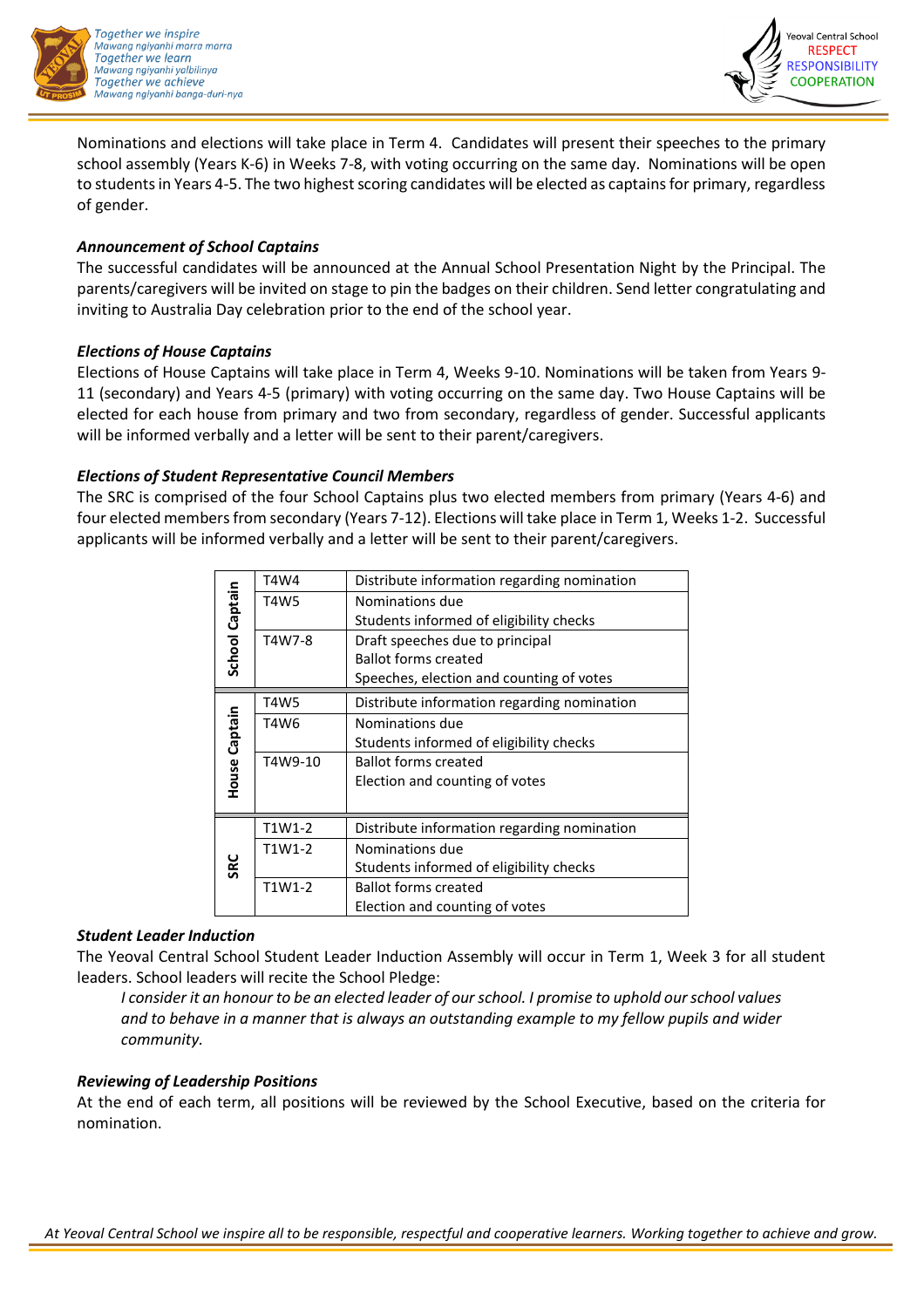



### *Loss of Position*

Following notification of inappropriate behaviour, poor attendance at school/meetings, lack of application to school work/leadership role, not wearing of school uniform and depending on the severity of the inappropriate behaviour, action will be taken as follows:

- warning and counselling by the Principal and/or SRC or Sports Coordinator
- loss of position (badge & privileges) for two weeks
- loss of position (badge & privileges) for the remainder of the year.

The Principal will determine the decision (in consultation with relevant staff) as to the length of the loss of position. If the behaviour is severe e.g. inappropriate language or threatening behaviour towards a member of staff, parent or visitor, immediate loss of position will occur. Appropriate communication will advise parent/caregivers of issues of concern.

**Updated:** October 2021 **Endorsed by:** SRC and Sports Coordinators, Executive, SRC, P&C **To be reviewed:** 2025